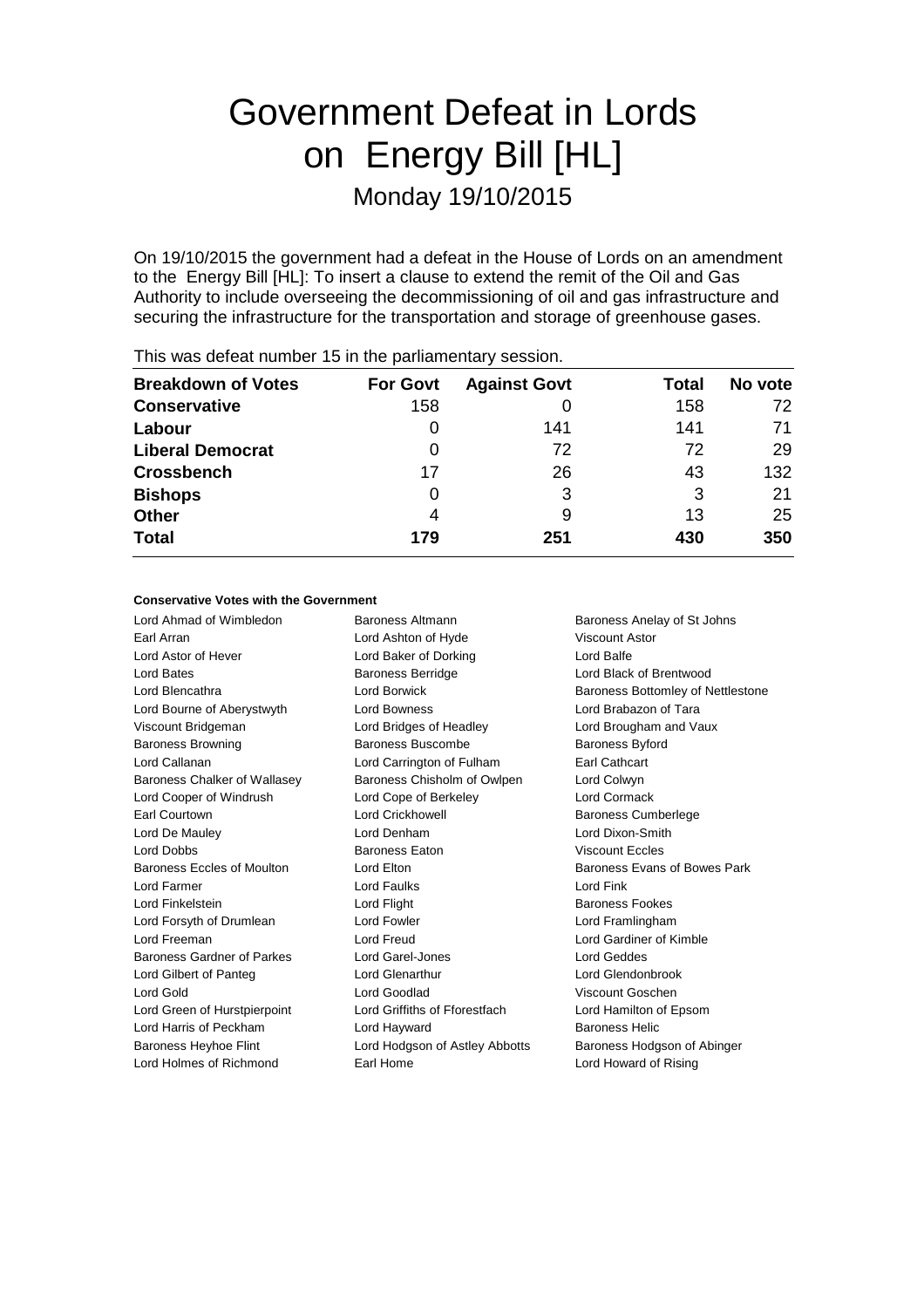Lord Inglewood Lord James of Blackheath Baroness Jenkin of Kennington Lord Jopling Lord Keen of Elie Lord King of Bridgwater Lord Kirkham Lord Lang of Monkton Lord Lawson of Blaby Lord Leigh of Hurley **Lord Lexden** Lord Lexden **Earl Lindsay** Lord Lingfield Earl Liverpool Marquess of Lothian Lord Lyell Lord MacGregor of Pulham Market Lord Mackay of Clashfern Lord Magan of Castletown Lord Marlesford Lord McColl of Dulwich Baroness Mobarik **Baroness Mone** Baroness Mone Lord Moore of Lower Marsh Baroness Morris of Bolton Lord Moynihan Lord Naseby Lord Nash **Baroness Neville-Jones** Baroness Neville-Rolfe Baroness Newlove Baroness Noakes Lord Northbrook Baroness O'Cathain **Lord O'Neill of Gatley Baroness Perry of Southwark** Lord Popat **Lord Prior of Brampton** Baroness Rawlings Lord Ribeiro Viscount Ridley Lord Rotherwick Lord Sanderson of Bowden Lord Sassoon and Baroness Seccombe Earl Selborne Lord Selkirk of Douglas Lord Selsdon Baroness Shackleton of Belgravia Baroness Sharples **Lord Sheikh** Baroness Shephard of Northwold Lord Sherbourne of Didsbury Baroness Shields Lord Skelmersdale Lord Smith of Hindhead Lord Spicer Baroness Stedman-Scott **Baroness Stowell of Beeston** Lord Strathclyde Lord Suri Lord Swinfen Lord Taylor of Holbeach Lord Trefgarne Viscount Trenchard Lord Trimble Lord True Baroness Verma Lord Wakeham Baroness Warsi Lord Wasserman Lord Wei Duke of Wellington Baroness Wheatcroft Baroness Williams of Trafford Lord Young of Cookham Viscount Younger of Leckie

Earl Howe Lord Howell of Guildford Lord Hunt of Wirral

# **Conservative Votes against the Government**

#### **Labour Votes with the Government**

# **Labour Votes against the Government**

Lord Anderson of Swansea Baroness Andrews Lord Bach Baroness Bakewell Lord Bassam of Brighton Lord Berkeley Baroness Blackstone Baroness Blood Lord Blunkett Lord Boateng Lord Bradley Lord Brooke of Alverthorpe Lord Brookman Lord Campbell-Savours Lord Carter of Coles Lord Cashman Lord Christopher Lord Clark of Windermere Lord Clarke of Hampstead Lord Clinton-Davis Lord Collins of Highbury Baroness Corston Baroness Crawley Lord Cunningham of Felling Baroness Dean of Thornton-le-Fylde Baroness Donaghy Baroness Drake Lord Elder **Lord Falconer of Thoroton** Baroness Farrington of Ribbleton Lord Faulkner of Worcester Lord Foster of Bishop Auckland Lord Foulkes of Cumnock Baroness Gale Lord Giddens Lord Glasman Baroness Golding Lord Gordon of Strathblane Baroness Goudie Baroness Gould of Potternewton Lord Grantchester **Lord Griffiths of Burry Port** Lord Grocott Viscount Hanworth Lord Harris of Haringey Lord Harrison Lord Hart of Chilton Lord Haskel Baroness Hayter of Kentish Town Baroness Healy of Primrose Hill Baroness Henig Baroness Hilton of Eggardon Lord Hollick **Baroness Hollis of Heigham** Lord Howarth of Newport Lord Howie of Troon Lord Hughes of Woodside Lord Hunt of Kings Heath Lord Hunt of Chesterton Lord Hutton of Furness Lord Irvine of Lairg **Baroness Jay of Paddington** Lord Jones Baroness Jones of Whitchurch Lord Jordan Baroness Kennedy of The Shaws

Lord Kennedy of Southwark Baroness Kennedy of Cradley Baroness Kinnock of Holyhead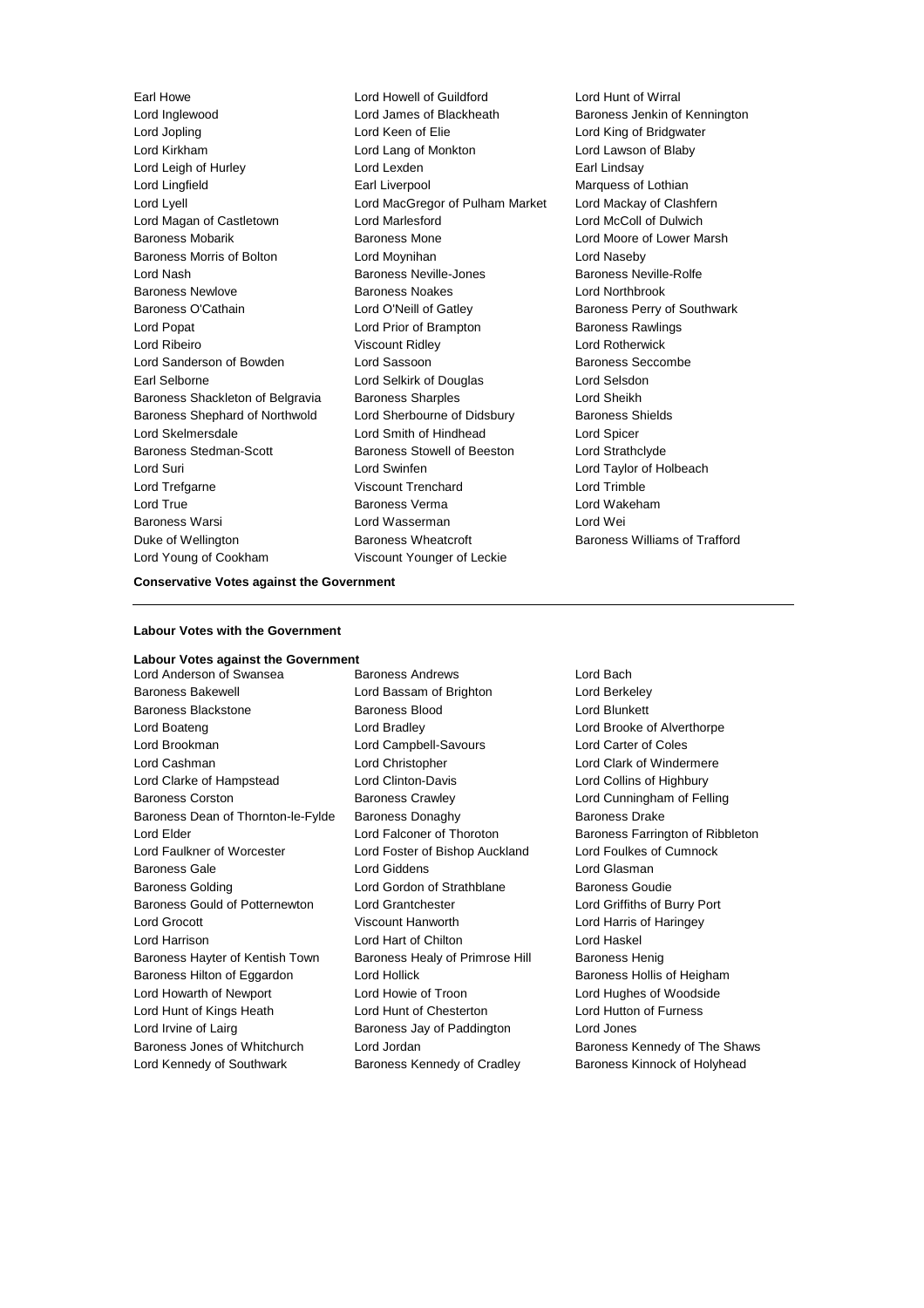| Lord Kinnock                     | Lord Kirkhill               | Baroness Lawrence of Claren          |
|----------------------------------|-----------------------------|--------------------------------------|
| Lord Layard                      | Lord Lea of Crondall        | Baroness Liddell of Coatdyke         |
| Lord Liddle                      | Lord Lipsey                 | <b>Baroness Lister of Burtersett</b> |
| Lord Lympne                      | Lord Macdonald of Tradeston | Lord MacKenzie of Culkein            |
| Baroness Massey of Darwen        | Lord Maxton                 | Lord McAvoy                          |
| Lord McConnell of Glenscorrodale | Lord McFall of Alcluith     | Baroness McIntosh of Hudnall         |
| Lord Mendelsohn                  | Lord Mitchell               | Lord Monks                           |
| Lord Moonie                      | Lord Morgan                 | Baroness Morris of Yardley           |
| Lord Morris of Aberavon          | Lord Morris of Handsworth   | <b>Baroness Nye</b>                  |
| Lord O'Neill of Clackmannan      | Lord Patel of Bradford      | Lord Patel of Blackburn              |
| <b>Baroness Pitkeathley</b>      | Lord Plant of Highfield     | Lord Ponsonby of Shulbrede           |
| <b>Lord Prescott</b>             | <b>Baroness Prosser</b>     | Lord Reid of Cardowan                |
| Lord Richard                     | Lord Rooker                 | Lord Rosser                          |
| Lord Rowlands                    | Baroness Royall of Blaisdon | Lord Sawyer                          |
| <b>Baroness Sherlock</b>         | Viscount Simon              | <b>Baroness Smith of Gilmorehill</b> |
| Baroness Smith of Basildon       | Lord Snape                  | Lord Soley                           |
| Lord Stevenson of Balmacara      | Lord Stone of Blackheath    | Baroness Symons of Vernhan           |
| Baroness Taylor of Bolton        | Lord Taylor of Blackburn    | Lord Temple-Morris                   |
| Lord Tomlinson                   | Lord Touhig                 | Lord Triesman                        |
| Lord Tunnicliffe                 | Lord Turnberg               | Baroness Warwick of Undercl          |
| Lord Watson of Invergowrie       | Lord West of Spithead       | <b>Baroness Wheeler</b>              |
| <b>Baroness Whitaker</b>         | Lord Whitty                 | Lord Williams of Elvel               |
| Lord Wills                       | Lord Wood of Anfield        | Lord Woolmer of Leeds                |
| Baroness Worthington             | Baroness Young of Old Scone | Lord Young of Norwood Greer          |
|                                  |                             |                                      |

e of Clarendon<br>f Coatdyke of Vernham Dean of Undercliffe wood Green

# **Liberal Democrat Votes with the Government**

# **Liberal Democrat Votes against the Government**

| Lord Addington                      | Lord Alderdice                                | Lord Ashdown of Norton-sub-Hamdon  |
|-------------------------------------|-----------------------------------------------|------------------------------------|
| Lord Avebury                        | Baroness Bakewell of Hardington<br>Mandeville | <b>Baroness Barker</b>             |
| Baroness Benjamin                   | Baroness Bonham-Carter of Yarnbury            | Lord Bradshaw                      |
| <b>Baroness Brinton</b>             | Lord Chidgey                                  | Lord Clement-Jones                 |
| Lord Cotter                         | Lord Dholakia                                 | <b>Baroness Doocey</b>             |
| Lord Fearn                          | Baroness Garden of Frognal                    | Lord German                        |
| Earl Glasgow                        | Lord Goddard of Stockport                     | <b>Baroness Grender</b>            |
| <b>Baroness Hamwee</b>              | Lord Hussain                                  | <b>Baroness Hussein-Ece</b>        |
| Baroness Janke                      | <b>Baroness Jolly</b>                         | Lord Jones of Cheltenham           |
| Lord Kirkwood of Kirkhope           | <b>Baroness Kramer</b>                        | Lord Lee of Trafford               |
| Lord Loomba                         | Lord Maclennan of Rogart                      | <b>Baroness Maddock</b>            |
| <b>Baroness Manzoor</b>             | Lord Marks of Henley-on-Thames                | Lord McNally                       |
| Baroness Miller of Chilthorne Domer | Lord Newby                                    | Baroness Nicholson of Winterbourne |
| Baroness Northover                  | Lord Paddick                                  | Lord Palmer of Childs Hill         |
| Baroness Parminter                  | <b>Baroness Pinnock</b>                       | Lord Purvis of Tweed               |
| Lord Razzall                        | Lord Redesdale                                | Lord Rennard                       |
| Lord Roberts of Llandudno           | Lord Rodgers of Quarry Bank                   | Baroness Scott of Needham Market   |
| Lord Scriven                        | Lord Sharkey                                  | Baroness Sharp of Guildford        |
| Lord Shipley                        | Lord Shutt of Greetland                       | Lord Smith of Clifton              |
| Baroness Smith of Newnham           | Lord Steel of Aikwood                         | Lord Stoneham of Droxford          |
| Lord Storey                         | Lord Strasburger                              | <b>Lord Taverne</b>                |
| Lord Teverson                       | Lord Thomas of Gresford                       | Baroness Thomas of Winchester      |
| Lord Tope                           | Baroness Tyler of Enfield                     | Lord Wallace of Tankerness         |
| Baroness Walmsley                   | <b>Baroness Williams of Crosby</b>            | Lord Wrigglesworth                 |
|                                     |                                               |                                    |